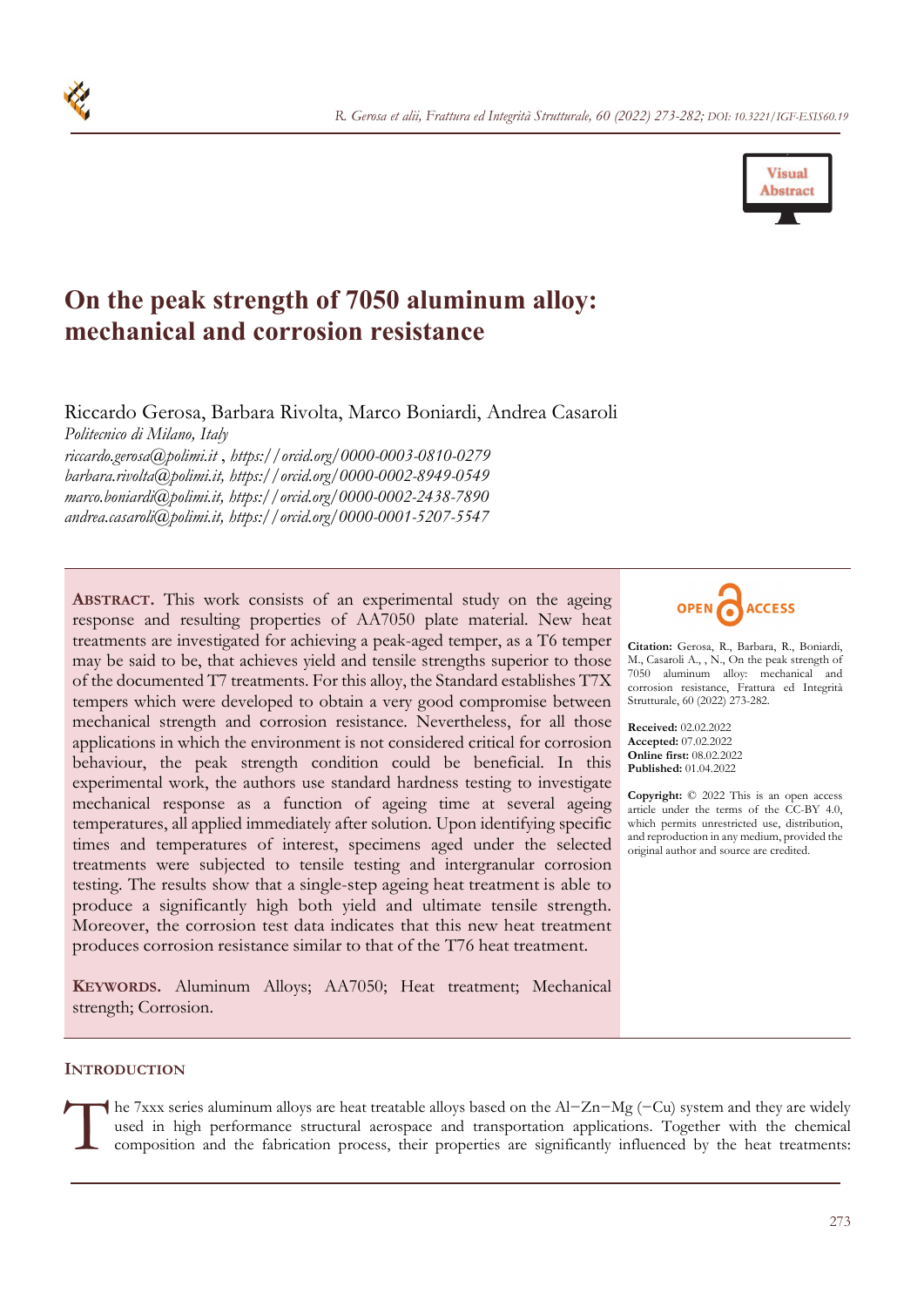#### *R. Gerosa et alii, Frattura ed Integrità Strutturale, 60 (2022) 273-282; DOI: 10.3221/IGF-ESIS60.19*



precipitation hardening provides one of the most widely used mechanisms for the strengthening of light alloys. This process involves three basic steps: solution treatment, quenching and ageing, where the peak hardening condition is achieved thanks to phases nucleating at precise treatment times and temperatures. Depending on the chemical composition, the precipitation sequence can be very complicated and can involve many stable and/or metastable compounds. For the 7xxx alloys, the possible existing phases depend on the Mg/Zn ratio and include Guinier-Preston zones (GP zones), metastable precipitates T' and  $\eta'$ , stable precipitate  $\eta$  (Mg(Al,Cu,Zn)<sub>2</sub>) and T ((Al,Zn)<sub>49</sub>Mg<sub>32</sub>). It is well known that when the Mg/Zn ratio is

between 0.15 and 0.4,  $\eta'$  and  $\eta$  precipitates appear, whereas for Mg/Zn ratios between 0.5 and 6, T phase appears [1, 2, 3]. In 7xxx alloys containing copper,  $\theta$  (Al<sub>2</sub>Cu) and S (Al<sub>2</sub>CuMg) phases can also be present [4, 5].

In recent years, several studies were proposed to increase both the strength and corrosion resistance of 7xxx alloys, such as retrogression and reageing (RRA) [6, 7], step-quench and ageing treatment [8] and some other thermomechanical treatments [9]. For increasing the corrosion resistance while keeping the strength levels similar to T6 temper, Park et al. [10] proposed the RRA and a new two-step ageing process was introduced by Wang et al. [11] to achieve higher stress corrosion cracking resistance and strength. Peng et al. [12] proposed that the dual-RRA could further improve stress corrosion cracking (SCC) resistance with retention strength comparable to RRA temper. Several studies were also published investigating the effect of ECAP (Equal Channel Angular Pressing) in grain refinement and its combination with age hardening in achieving superior strength [13, 14, 15].

For achieving excellent mechanical properties and satisfactory corrosion resistance of 7050 alloy, non-isothermal ageing was proposed by D. Jiang et al. [16], the effect of the size and distribution of precipitates on stress corrosion cracking of 7050 alloy was clarified in [17] and the effect of homogenization on corrosion resistance of extruded bars was intensively studied in [18]. The relationships between microstructure, i.e. the nature, density and size of precipitates, and corrosion properties was also deeply investigated in [19]. Nevertheless, it is well known [1, 2, 3] that 7xxx aluminum alloys are more susceptible to intergranular corrosion (IGC) in the one step T6 temper than in the two step T7 temper and in [20], the role of the grain boundary precipitates was extensively clarified.

For most engineering applications, a good compromise between mechanical properties and corrosion resistance is usually required. In this sense the content of ASTM B918/B918M standard [1] will be considered that, for the 7050 aluminum alloy, suggests only the overaged two-step ageing T7x tempers, thereby assuring good corrosion performance but an outof-peak strength condition. Nevertheless, in the applications in which corrosion behaviour does not have a primary role, for example in the space industry (for satellites and space vehicles), in the fabrication of plastic moulds and generally in all those situations in which the components are painted or coated, the maximization of the alloy's strength can be an important achievement.

The aim of this work is to study the peak strength condition for a single-step T6 heat treatment. In this experimental work, the authors use standard hardness testing to investigate mechanical response as a function of ageing time at several ageing temperatures, all applied immediately after solution. Upon identifying specific times and temperatures of interest, specimens aged under the selected treatments were subjected to tensile and corrosion testing.

## **EXPERIMENTAL PROCEDURE**

n this work a 7050 T7451 aluminum alloy plate 100 mm thick was investigated after solution treatment followed by different ageing conditions. The nominal chemical composition is reported in Tab. 1.  $\prod$  dif

| $\%$ Zn | $%$ Mg | $\%$ Cu | $\%$ Zr | $\%$ Al |
|---------|--------|---------|---------|---------|
| 6.21    | 2.10   | 2.19    | 0.10    | Bal.    |

Table 1: Nominal chemical composition of the alloy investigated.

From the plate, samples for the hardness, tensile and corrosion tests were machined. A solution treatment was performed on each specimen at 477°C for 60 minutes according to the ASTM B918/B918M standard [1] and ageing treatments at different temperatures were carried out (Tab. 2). Both the solution and the ageing treatments were performed in a laboratory furnace.

In the ASTM B918/B918M standard, the initial condition before ageing is 'W51', i.e. stress-relieved by cold stretching to a permanent set of 1.5 to 3 % in the solution heat-treated condition. Since it is not possible to reach this condition in the laboratory tests, after the standard ageing treatment the samples were designated as T76 rather than T7651.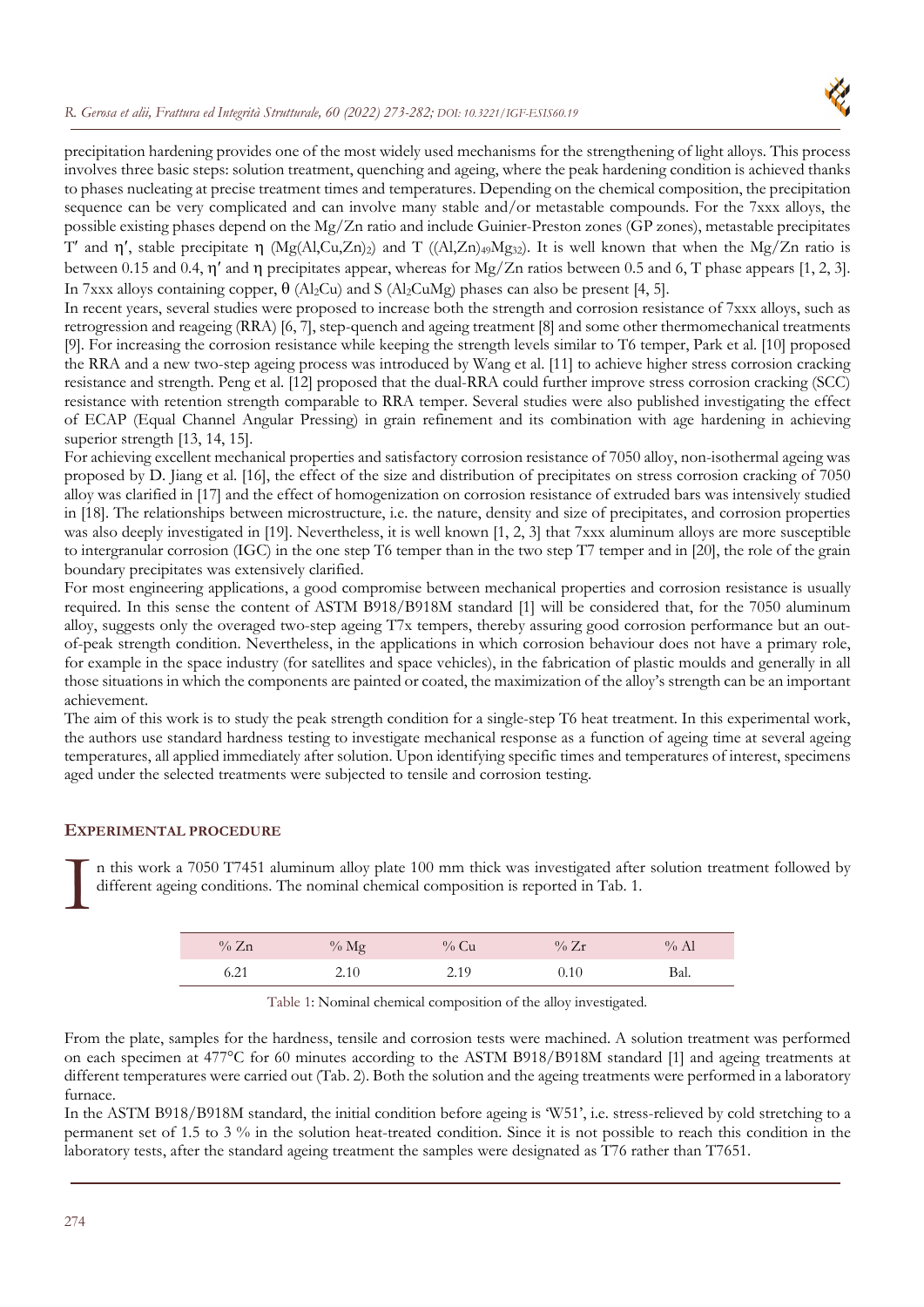| ID  | Details                                                |
|-----|--------------------------------------------------------|
| T76 | (W) + $121^{\circ}$ C x 4.5h + $166^{\circ}$ C x 13.5h |
| 121 | $(W) + 121^{\circ}C \times 0.5h-96h$                   |
| 140 | (W) + $140^{\circ}$ C x 0.5h-162h                      |
| 166 | $(W) + 166^{\circ}C \times 0.5h-48h$                   |
|     |                                                        |

Table 2: Scheme of the different heat treatment conditions.

The ageing response was studied using hardness tests (HBW 2.5/62.5 according to the BS EN ISO 6506-1 standard [21]) at different ageing times. Then, tensile tests were performed on specimens aged at times and temperatures selected on the basis of the hardness curves. These specimens were machined in the long transverse (LT) direction of the original plate. The tensile tests were carried out according to the ASTM B557M-15 standard [22] on circular cross section specimens ( $\varnothing$ 9mm) using an INSTRON 4507 tensile testing machine.

Finally, intergranular corrosion tests were performed on 20 x 20 x 10 mm<sup>3</sup> samples treated with the same parameters used for the tensile specimens. According to the ASTM G110-92 standard [23], the testing solution consists of 57 g of sodium chloride and 10 ml of hydrogen peroxide diluted to 1 litre with reagent water. In order to quantify and compare the corroded specimens, an analysis was carried out according to the method already described in [24]. In technical literature several methods are available for evaluating the intergranular corrosion behaviour, such as in [25]. The authors followed the ASTM G110-92 standard [23], which is the reference Standard used for engineering applications.

As described in [24], referring to Fig. 1, each pit can be characterized by its roundness, depth and width according to Eqn. (1).



Figure 1: Image analysis of a corrosion pit.

$$
R_i^* = R_i \frac{H_i}{L_i} \tag{1}
$$

where  $R_i = P_i^2 / 4\pi S_i$ ,  $R_i^*$  is called the modified roundness and  $R_i$ ,  $P_i$  and  $S_i$  are the roundness, the perimeter and the area of the i-th defect respectively. When *Ri \**increases, the local notch effect increases.

In order to evaluate the overall effect of multiple corrosion pits, the corroded surface  $C<sub>S</sub>$  was defined as the ratio between the total length of the defects and the total length of the original profile.

$$
C_S = \frac{\sum_i L_i}{L_{tot}} \cdot 100\tag{2}
$$

where  $L_i$  is the length of the i-th corrosion pit and  $L_{\omega i}$  is the observed total length of the original profile (with no corrosion pits).

Finally, a parameter describing the overall surface condition is reported in Eqn. (3):

$$
R_c = R^* \cdot C_S \tag{3}
$$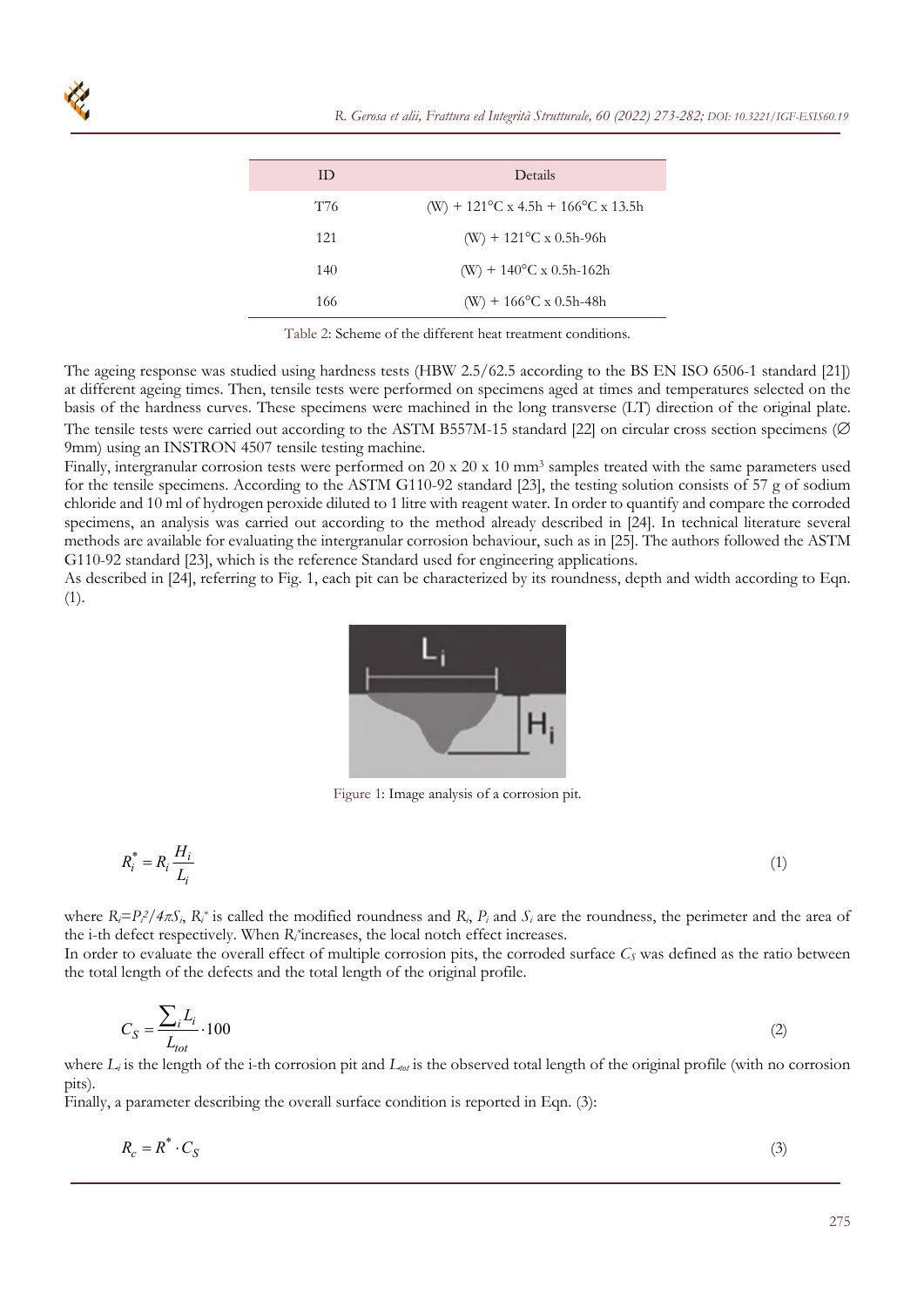

where *R\** is the average of the modified roundness values *Ri \**.

Twenty images per condition were examined.

The orientation of the specimens in respect to the rolling direction was selected carefully. Since it is known [2] that the ST direction is the one with the weakest corrosion resistance, the 10 mm thick specimens were aligned with such rolling direction. The largest surface, 20 x 20 mm<sup>2</sup>, laid in the L-LT plane, was the reference surface during the exposure in the testing solution. The specimens were immersed in the corrosive solution for 24 hours and at the end of the test, they were cut along the L-ST plane in order to observe the corrosion pits developed in the ST direction. A scheme of the described procedure is reported in Fig. 2.



Figure 2: Procedure for the analysis of the corroded profiles. (a) Sample to be immersed in the testing solution; (b) cut along the LT-ST plane; (c) corroded profile observed.

#### **RESULTS AND DISCUSSION**

#### *Ageing response*

ne important aim of this work is to determine the ageing condition able to give peak strength conditions. For this reason, three ageing temperatures, i.e. 121°C, 140°C and 166°C, were selected in order to cover the whole temperature range reported in ASTM B918/B918M. As described in Tab. 2, hardness tests were performed The important aim of this work is to determine the ageing condition able to give peak strength condition reason, three ageing temperatures, i.e. 121°C, 140°C and 166°C, were selected in order to cover temperature range rep



Figure 3: Hardness curves at different ageing temperatures, varying the soaking time.

As expected [2], the precipitation rate increases as the ageing temperature increases. The heat treatments performed at 121°C and 166°C showed a continuous hardness increase until the peak condition, then over-ageing occurred and the corresponding hardness decreased. The ageing tests at 140°C showed a different behaviour, because, after the first hardness peak, a second peak was observed for longer soaking times.

In Tab. 3, the ageing times at peak hardness are summarized.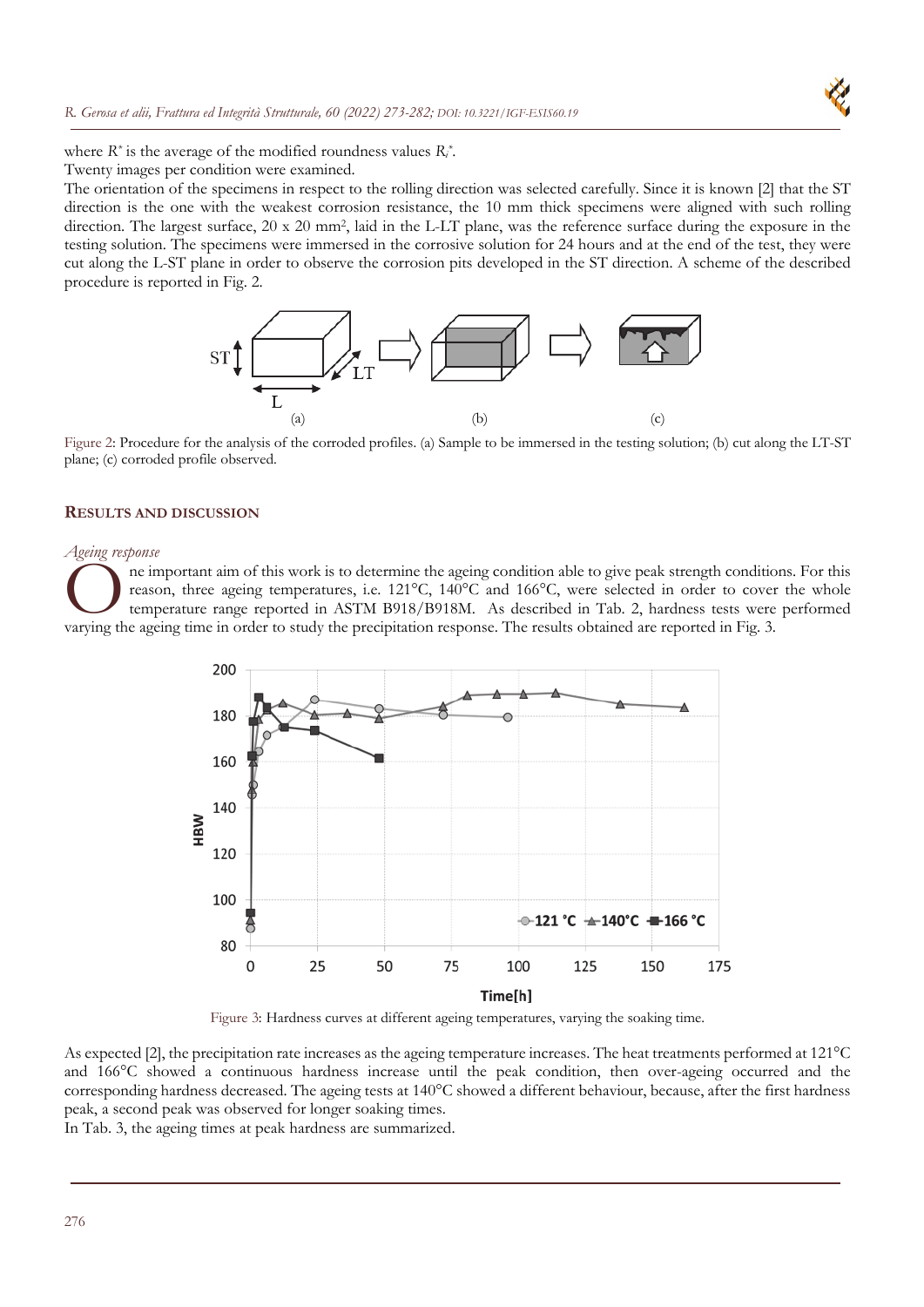| Ageing temperature | Ageing time at peak hardness                     | Peak hardness                                                    |
|--------------------|--------------------------------------------------|------------------------------------------------------------------|
| $121^{\circ}$ C    | 24h                                              | 186 HBW                                                          |
| $140^{\circ}$ C    | 12h $(1st peak)$<br>$81h$ (2 <sup>nd</sup> peak) | 187 HBW (1 <sup>st</sup> peak)<br>189 HBW (2 <sup>nd</sup> peak) |
| $166$ °C           | 3h                                               | 188 HBW                                                          |

Table 3: Peak hardness and peak hardness times for the ageing temperatures investigated.

It is well known from the technical literature [2, 3, 6, 26, 27, 28] that in the  $Al - Zn - Mg$  (-Cu) system, in the temperature range of  $120^{\circ}$ C –  $130^{\circ}$ C, there is a response to hardening due to the precipitation of GP zones and  $\eta'$  phase. At higher temperatures,  $160^{\circ}\text{C} - 170^{\circ}\text{C}$ ,  $\eta'$  and  $\eta$  phases precipitate [26, 27, 28]. These phases can also contain increasing contents of copper if its amount is higher than 1% in the alloy [19]. It is well known [20] that  $\eta'$  and  $\eta$  phases improve corrosion resistance, especially stress corrosion cracking and this result is further enhanced by the presence of copper in the previous compounds. By observing the TTT curve for 7xxx alloys published in the technical literature [26, 27, 28], the first peak observed during the tests at  $140^{\circ}$ C is associated with the precipitation of GP zones and  $\eta'$  and the second peak is associated with the nucleation of  $\eta$  phase.

As described in the technical literature  $[2, 3, 26]$ , the  $\eta'$  precipitates are plate-shaped particles, whereas  $\eta$  precipitates can assume a plate, rod or lath shape. Sha et al. [26] reported that the chemical composition of precipitates can involve different amounts of Zn, Cu and Mg, i.e. the Zn/Mg ratio for such phases increases as the ageing time increases starting from a  $\text{Zn}/\text{Mg}$  ratio  $\sim 1$  for GP zones up to a  $\text{Zn}/\text{Mg}$  ratio equal to about 1.2-1.3 for n' precipitates and higher values for n precipitates.

After the standard metallographic preparation, the specimens were etched using Keller reagent and the phases observed were investigated using a scanning electron microscope (SEM) and EDXS (Energy Dispersion X-Ray System). Fig. 4 shows an example of the precipitates observed and their relative EDXS analysis.

The  $Zn/Mg$  ratios show values compatible with those found in technical literature for  $\eta'$  and  $\eta$  precipitates, as reported in [26]. The presence of copper, on the other hand, can be related to the GP zones that anticipate the formation of  $\eta'$  and  $\eta$ precipitates. Some authors, in fact, found copper percentages up to 12 at% [26].



Figure 4: Zn-Cu-Mg rich precipitates observed after different ageing times.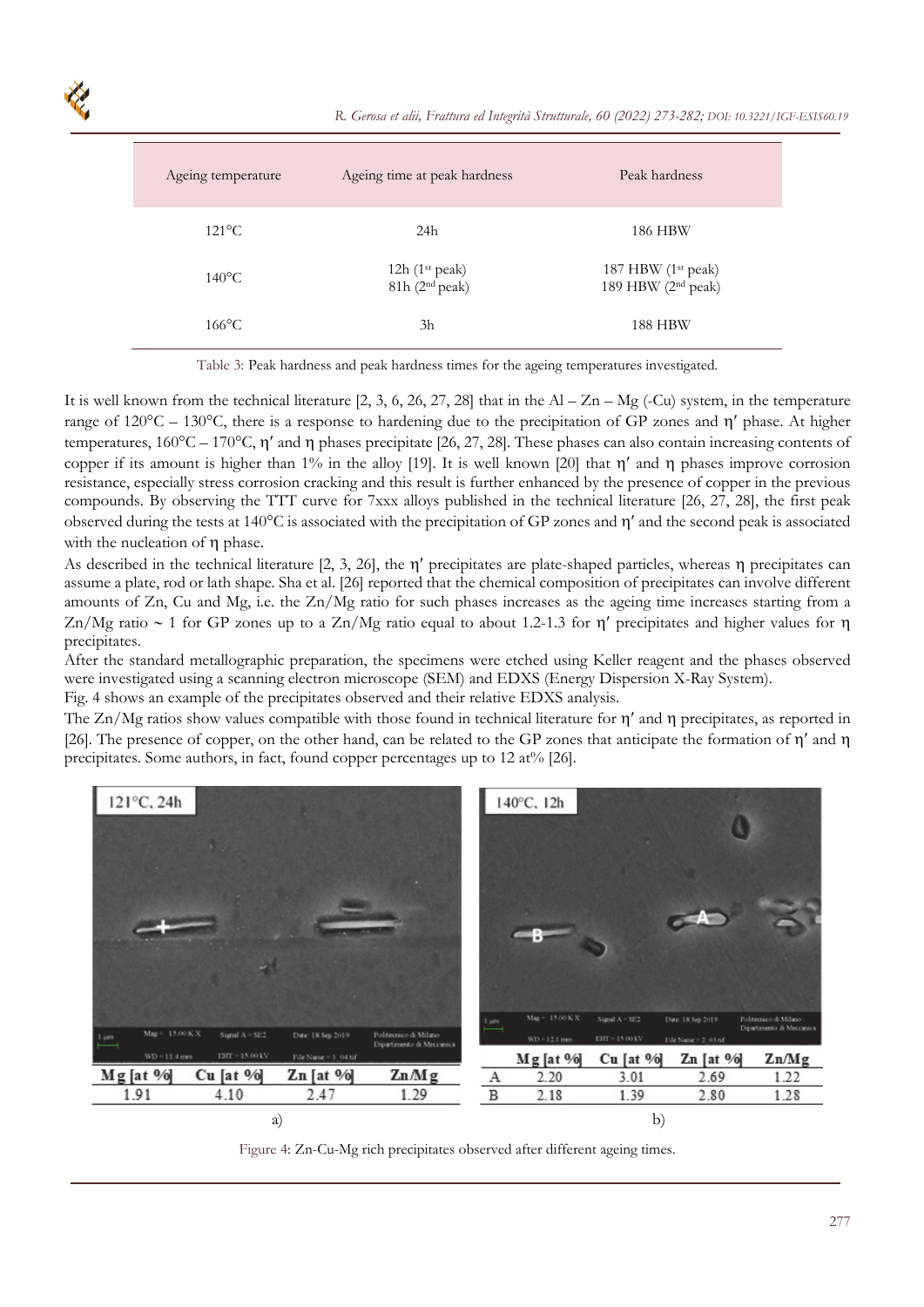

## **TENSILE TESTS**

n order to determine the mechanical strength of the alloy at the peak hardness conditions described in Tab. 3, new specimens were machined from the as delivered plate in the LT direction. After the solution treatment and ageing, tensile tests were carried out. Besides the specimens aged in the non-standard conditions described in Tab. 3, it was In order to determine the mechanical strength of the alloy at the peak hardness conditions described in Tab. 3, new specimens were machined from the as delivered plate in the LT direction. After the solution treatment and B918/B918M standard.

The comparison between the results obtained is shown in Figs. 5 and 6.



Figure 5: Comparison between the yield and UTS values obtained.

From the mechanical strength point of view, all the non-standard treatments resulted in higher yield and UTS values compared to the T76 temper. Among the non-standard conditions, the best performance was obtained by the specimens treated at 140°C for 81 hours: as shown in Fig. 5, the UTS value was comparable with the others, but the yield stress was remarkably higher. In terms of the percentage elongation and the reduction of area, no appreciable differences were detected among the ageing conditions tested.



Figure 6: Comparison between the percentage elongations ( $A\%$ ) and the reductions of area ( $Z\%$ ).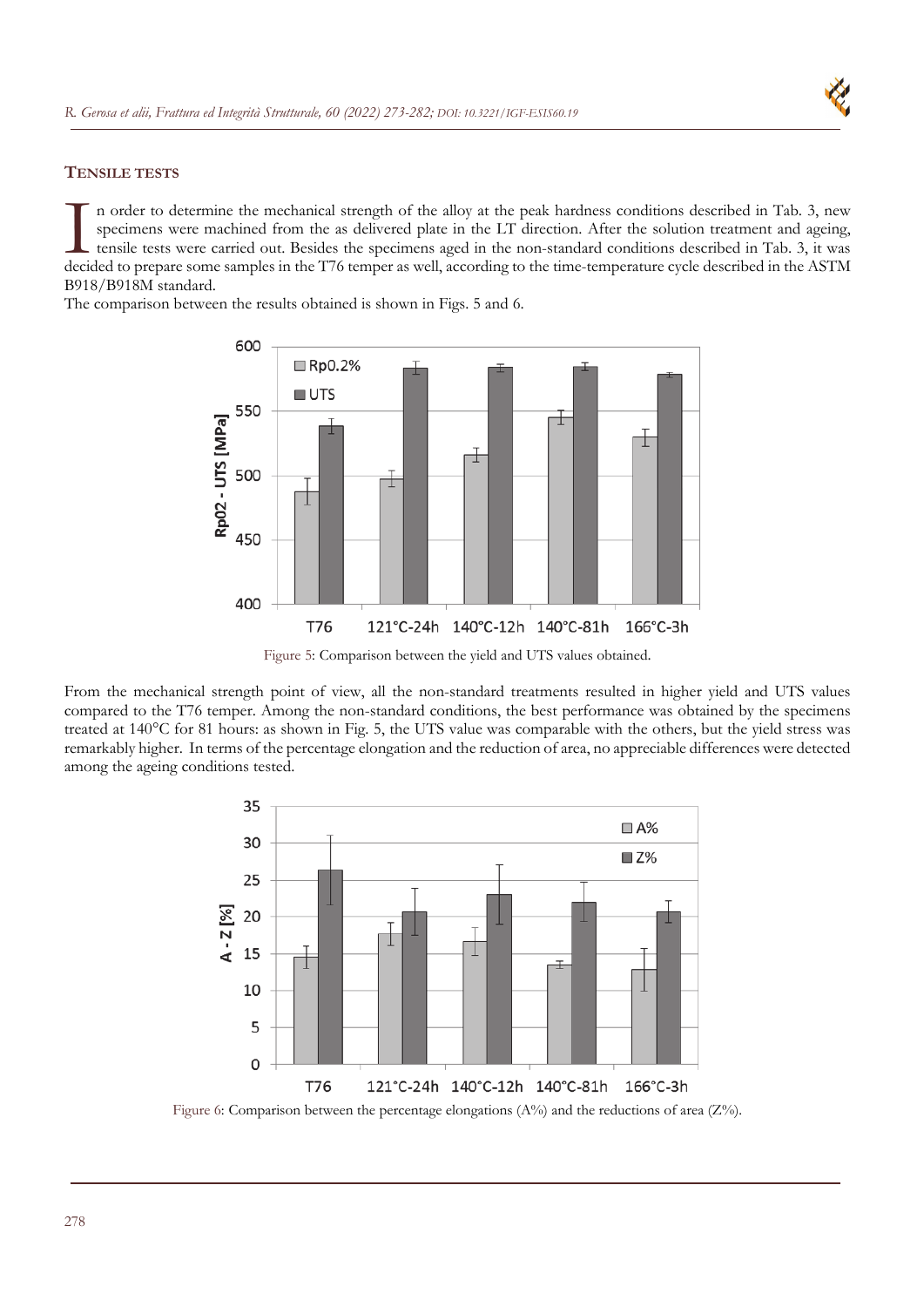## **INTERGRANULAR CORROSION TESTS**

n order to complete the alloy characterization in the ageing conditions investigated, intergranular corrosion tests were performed according to the ASTM G110-92 standard. In Fig. 7, some of the corrosion pits observed are shown. Applying the procedure described previously, the corrosion damages were quantified and compared with the T76 In order to complete the alloy characterization in the ageing conditions investigated, intergranular corrosion tests were performed according to the ASTM G110-92 standard. In Fig. 7, some of the corrosion pits observed are compared with T76 temper. The results show that only the samples treated at 140°C-81h has a behaviour similar to that of T76.



Figure 7: Results of intergranular corrosion tests in samples with different ageing parameters – a) 121°C, 24h; b) 140°C, 12h; c)140°C, 81h; d) 166°C, 3h; e) T76.

In Tab. 4 all the corrosion parameters associated with the investigated specimens were summarized. The results confirm that the one step ageing at 140°C, 81h has similar corrosion behaviour to the two step ageing T76 temper. Park et al. [10] published TEM studies on retrogression and reageing (RRA) of AA7075, a closely related material. This work suggests conversion of η' precipitates to η, particularly at grain boundaries, which may be responsible for the improved corrosion resistance imparted by the RRA heat treatments to AA7075. This is also confirmed in [29].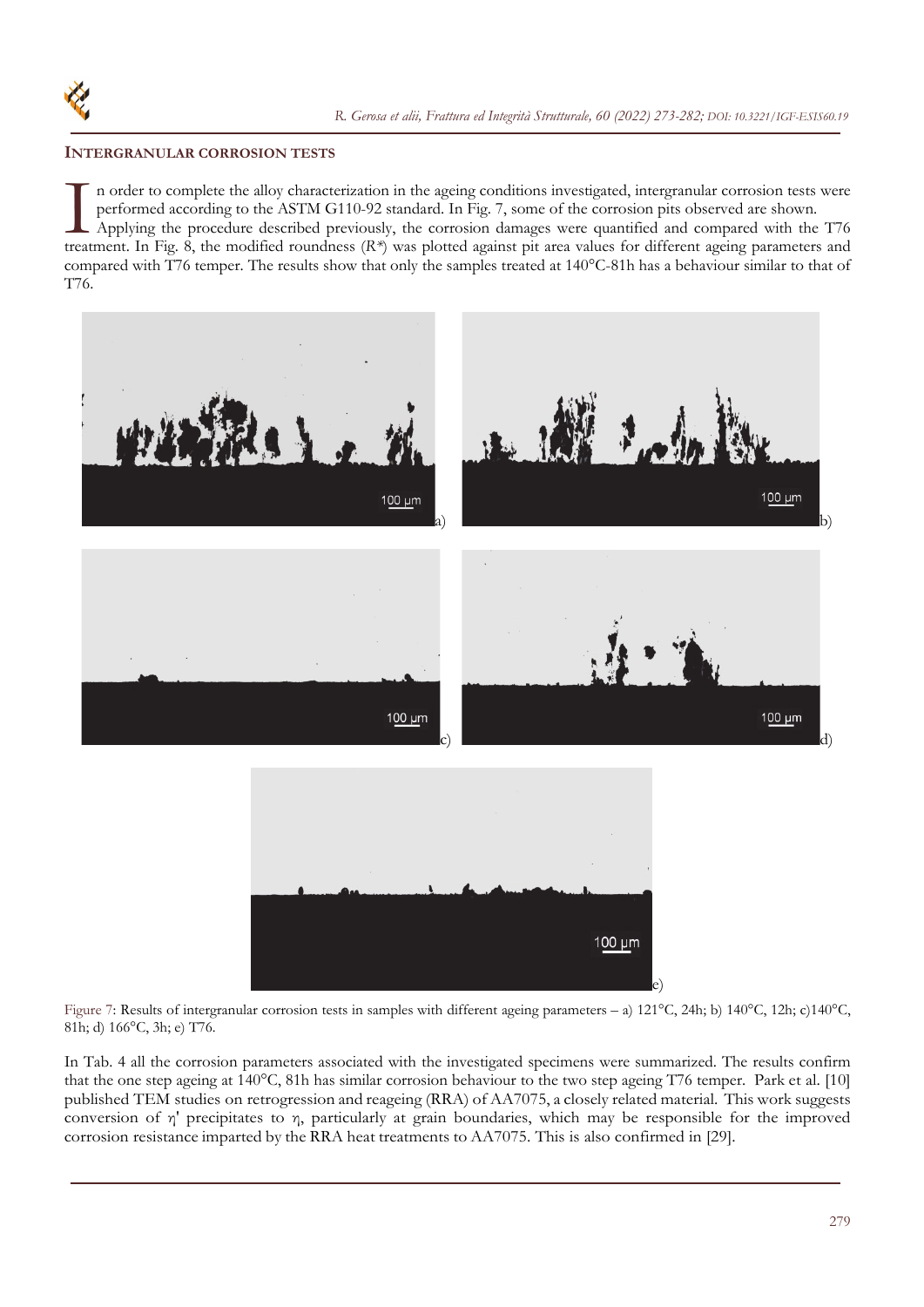



Figure 8: Modified roundness vs pit area for different ageing parameters compared with T76 temper.

| $121^{\circ}C - 24h$ | $140^{\circ}C - 12h$ | $140^{\circ}C - 81h$ | $166^{\circ}C - 3h$ | T76 |
|----------------------|----------------------|----------------------|---------------------|-----|
| 13.8                 | 13.8                 | 1.3                  | 10.0                | 1.1 |
| 44.0                 | 26.6                 | 2.1                  | 9.4                 | 3.4 |
| 609.4                | 371.7                | 2.8                  | 95.3                | 3.2 |

Table 4: Comparison of the corrosion resistance for the ageing conditions investigated.

The mechanical and the corrosion characterization of the alloy described in the previous paragraphs represents a clear overview of the alloy performances varying the heat treatment conditions. Such information is useful for the designer to suggest the best solution for a specific application. The aging parameters resulted in the best mechanical and corrosion properties are 140°C for 81h. Nevertheless, other aging conditions were considered and characterized from mechanical and corrosion points of view. They represent possible choices for the designer on the base of a cost/benefit analysis.

From metallurgical point of view, the high mechanical strength, particularly the yield stress, obtained after long soaking at 140°C is related to the precipitate resistance to the dislocation motion. It is well known that the highest pinning effect is obtained with specific particle size: small precipitates are too week, whereas coarse precipitates are less effective because of the larger spacing among them. The particle size and distribution are function of the temperature and of the aging time [2, 3]. The results of the tensile tests suggest that at 140°C the precipitation condition is not enough effective when the soaking time is equal to 12h, but when the treatment time increases, the slight coarsening of the existing precipitates,  $\eta'$ , and the nucleation of the  $\eta$  phase create a very efficient obstacle to dislocation movement. The precipitate type, size and distribution influence the corrosion resistance as well. As reported in the previous paragraphs, coarser precipitates are associated to a higher corrosion resistance. This is confirmed by the corrosion tests on the specimens aged at 166°C. At 140°C, the formation of such phase, together with the precipitate coarsening occurring after long soakings, explain the good corrosion resistance observed after 81h. The technical literature [30, 31, 32] states that the precipitate coarsening increases the particles inter-spacing, reducing the anodic tunnel effect at grain boundary and the electrochemical potential difference among the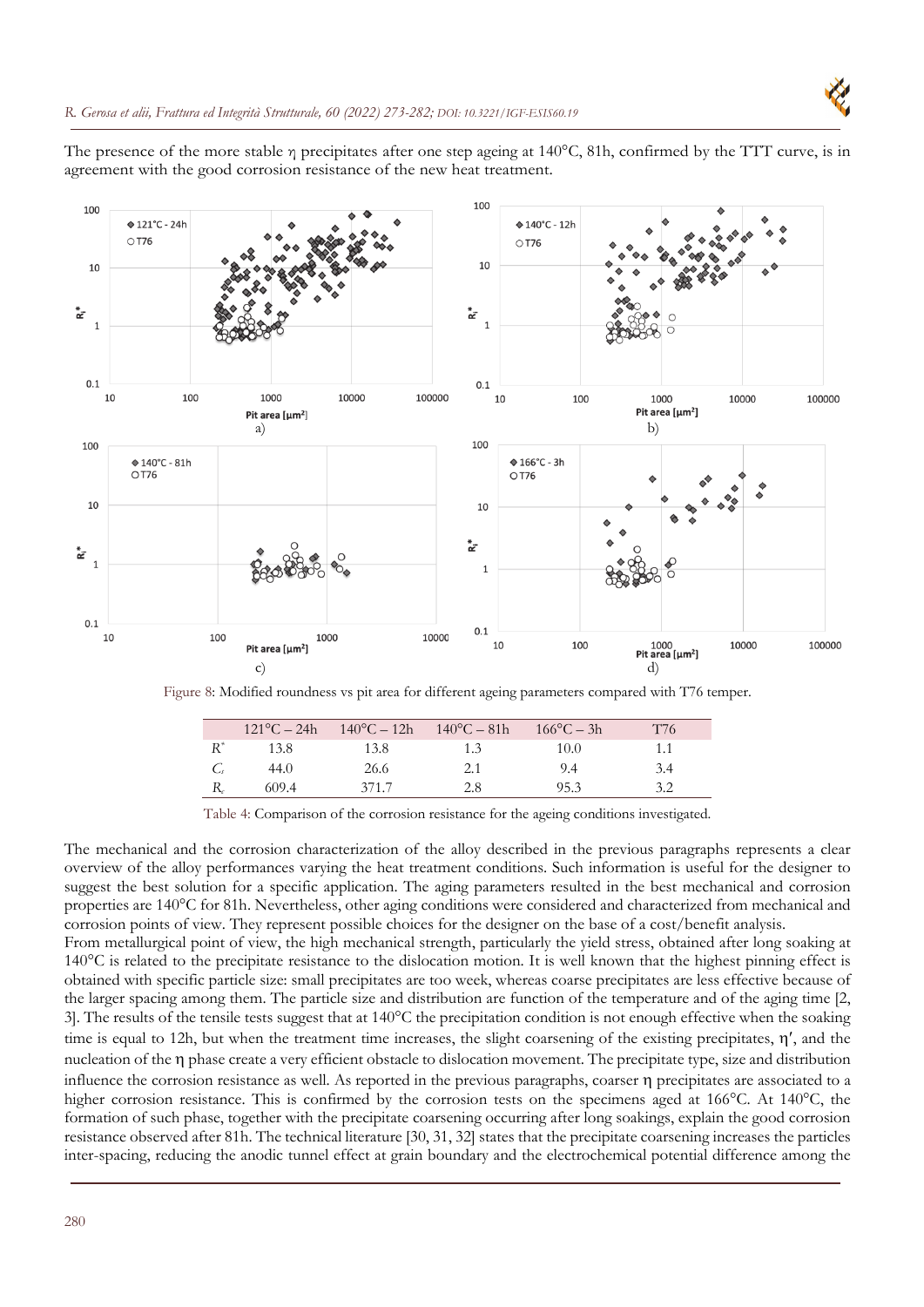

matrix and the grain boundary. Summarizing, the temperature of 140°C proved sufficiently high to activate both the precipitate types and to obtain an increase of the inter-spacing, but not too high to result in an excessive particle coarsening with consequent decrease of the mechanical resistance. Further investigation of aging temperatures close to 140°C is hence justified by the possibility to reduce the soaking time necessary to get maximum mechanical and corrosion resistance.

## **CONCLUDING REMARKS**

his experimental work aimed to find the peak strengthening condition for AA7050 by developing out-of-standard ageing times and temperatures. This

 The analysis of the obtained results revealed a very good behaviour of all the non-standard ageing conditions, especially the specimens aged at 140°C, 81 hours. If compared with the standard T76 temper, the ageing at 121<sup>o</sup>C - 24h, 140<sup>o</sup>C - 12h, 140<sup>o</sup>C - 81h and 166<sup>o</sup>C - 3h showed a yield stress increase of about 2%, 6%, 11% and 8% respectively.

- $\checkmark$  The intergranular corrosion tests performed on samples treated at the peak strength condition were analysed using a suitable procedure able to quantify the observed defects. Among the non-standard treatments, only the one at 140°C, 81h showed a very good behaviour, comparable to that for the standard T76 temper.
- Considering the overall performance of the materials tested, ageing at 140°C for 81 hours showed the best combination of mechanical strength and corrosion resistance. This is consistent with the technical literature which suggests the presence of  $\eta$  precipitates.

Future development of this experimental work will be a deeper study of the ageing temperature of 140°C, with other mechanical (fatigue and toughness) and stress corrosion cracking tests. Furthermore, ageing temperatures close to the 140°C will be investigated by means of dilatometric and calorimetric techniques.

*The raw/processed data required to reproduce these findings cannot be shared at this time due to technical or time limitations.*

*The authors certify that they have NO affiliations with or involvement in any organization or entity with any financial interest (such as honoraria; educational grants; participation in speakers' bureaus; membership, employment, consultancies, stock ownership, or other equity interest; and expert testimony or patentlicensing arrangements), or non- financial interest (such as personal or professional relationships, af filiations, knowledge or beliefs) in the subject matter or materials discussed in this manuscript* 

## **REFERENCES**

- [1] ASTM 918/B918M−09, Standard Practice for Heat Treatment of Wrought Aluminum Alloys, ASTM International, 2009.
- [2] Totten, G.E. and MacKenzie, D.S. (2003). Handbook of Aluminum, 7, Physical Metallurgy and Processes, Marcel Dekker, Inc, ISBN: 0-8247-0494-0.
- [3] Aluminum Science and Technology, ASM Handbook (2018), Vol. 2A, ASM International, ISBN: 978-1-62708-158-0.
- [4] Chinella J.F., Z. Guo (2011). Computational Thermodynamics Characterization of 7075, 7039, and 7020 Aluminum Alloys Using JMatPro, U.S. Army Research Laboratory.
- [5] Li, J., Li, F., Ma, X., Li, J., Liang, S. (2018). Effect of grain boundary characteristic on intergranular corrosion and mechanical properties of severely sheared Al-Zn-Mg-Cu alloy, Mater. Sci. Eng. A, 732, pp. 53-62. DOI: 10.1016/j.msea.2018.06.097
- [6] Wang, Y.L., Pan, Q.L., Wei, L.L., Li, B., Wang, Y. (2014). Effect of retrogression and reaging treatment on the microstructure and fatigue crack growth behavior of 7050 aluminum alloy thick plate, Mater. Des. 55, pp. 857–863. DOI: 10.1016/j.matdes.2013.09.063.
- [7] Abúndez, A., Pereyra, I., Campillo, B., Serna, S., Alcudia, E., Molina, A., Blanco, A., Mayén, J. (2016). Improvement of ultimate tensile strength by artificial ageing and retrogression treatment of aluminum alloy 6061, Mater. Sci. Eng. A 668, pp. 201–207, DOI: 10.1016/j.msea.2016.05.062.
- [8] Binlung, O.U., Yang, J., Yang, C. (2000) Effects of step-quench and aging on mechanical properties and resistance to stress corrosion cracking of 7050 aluminum alloy, Mater. Trans., 41, pp. 783–789.
- [9] Zuo, J., Hou, L., Shi, J., Cui, H., Zhuang, L., Zhang, J., (2017). Enhanced plasticity and corrosion resistance of high strength Al-Zn-Mg-Cu alloy processed by an improved thermomechanical processing, J. Alloy. Compd., 716, pp. 220– 230, DOI: 10.1016/j.jallcom.2017.05.047.